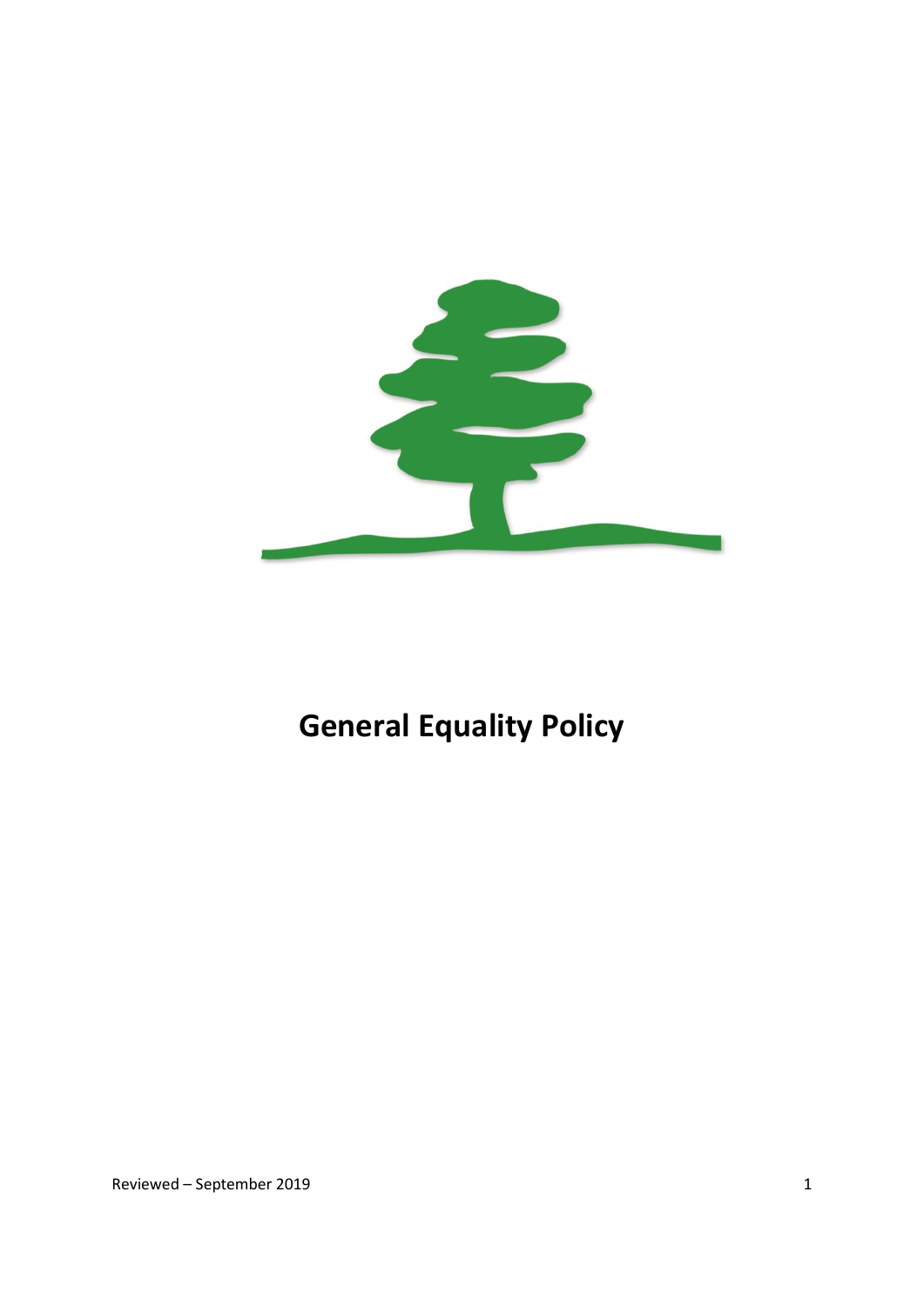

# **St Bartholomew's Church of England Primary School**

Our Vision:

"A school at the heart of the community, which provides an exciting, challenging and supportive learning environment, where every child fulfils their potential."

Our Mission:

"To provide a high quality, inclusive learning environment which promotes and celebrates high standards or progress and attainment in academic, sporting and creative learning."

Our Community:

"To maintain positive and effective partnerships between parents and the community, and preserve and develop our religious character through working with the local churches."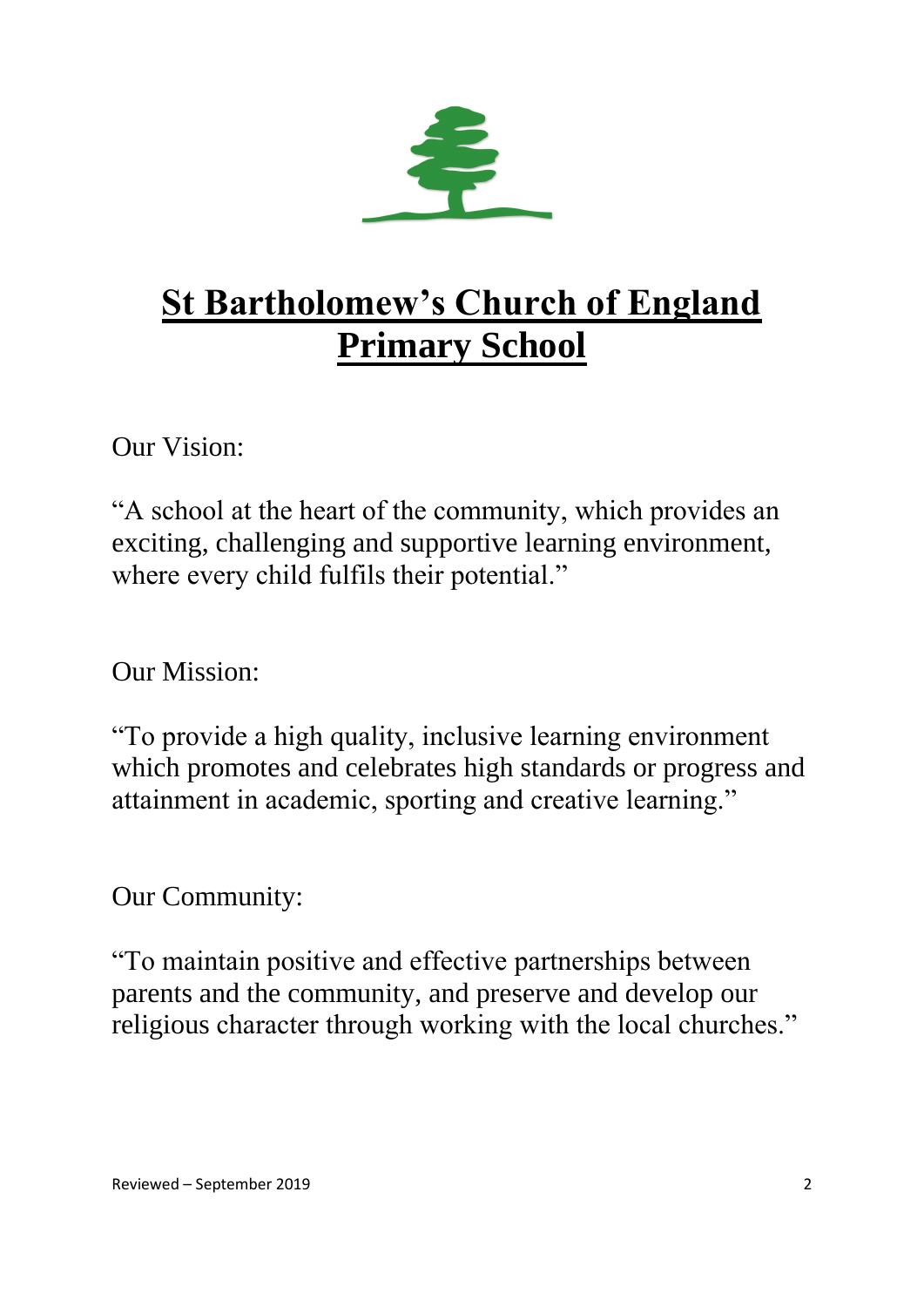#### **St Bartholomew's CE (C) Primary School, Quorn**

#### **Equality Scheme 2019-2022**

#### **1. Statement**

This scheme outlines the commitment of staff and Governors of St Bartholomew's) Primary School to promote equality.

- A) In accordance with the school's Mission Statement and aims we will
- Respect the equal human rights of all our children
- Positively promote equality and diversity
- Tackle barriers that could lead to unequal outcomes for identified groups of children
- Educate children about equality
- Respect the rights of our staff and other members of the school community
- B) We will assess our current school practices and policies (Equality Impact Assessment) and implement all necessary resulting actions in relation to:
	- Gender
	- Race
	- **•** Disability
	- Religious Belief
	- Age
	- Sexual Orientation
	- Pregnancy and maternity
	- Socio-economic background and other protected characteristics.
- C) We will promote community cohesion at all levels school, local, national and global, comparing the school community to its local and national context and implementing all necessary actions in relation to:
	- Ethnicity
	- Religion or belief
	- Socio-economic background
- 2. Statutory Requirements

The equality objectives in section 10 below address our duties under current equality legislation up to and including the Equality Act of 2010.

The access plan in Section 11 below addresses our duty under the Special Needs and Disability Act (SENDA) 2001. It also refers to the SEND Code of Practice 01.09.2014 0-25 years.

The community cohesion plan in Section 12 below addresses our duty under the Education and Inspections Act 2006.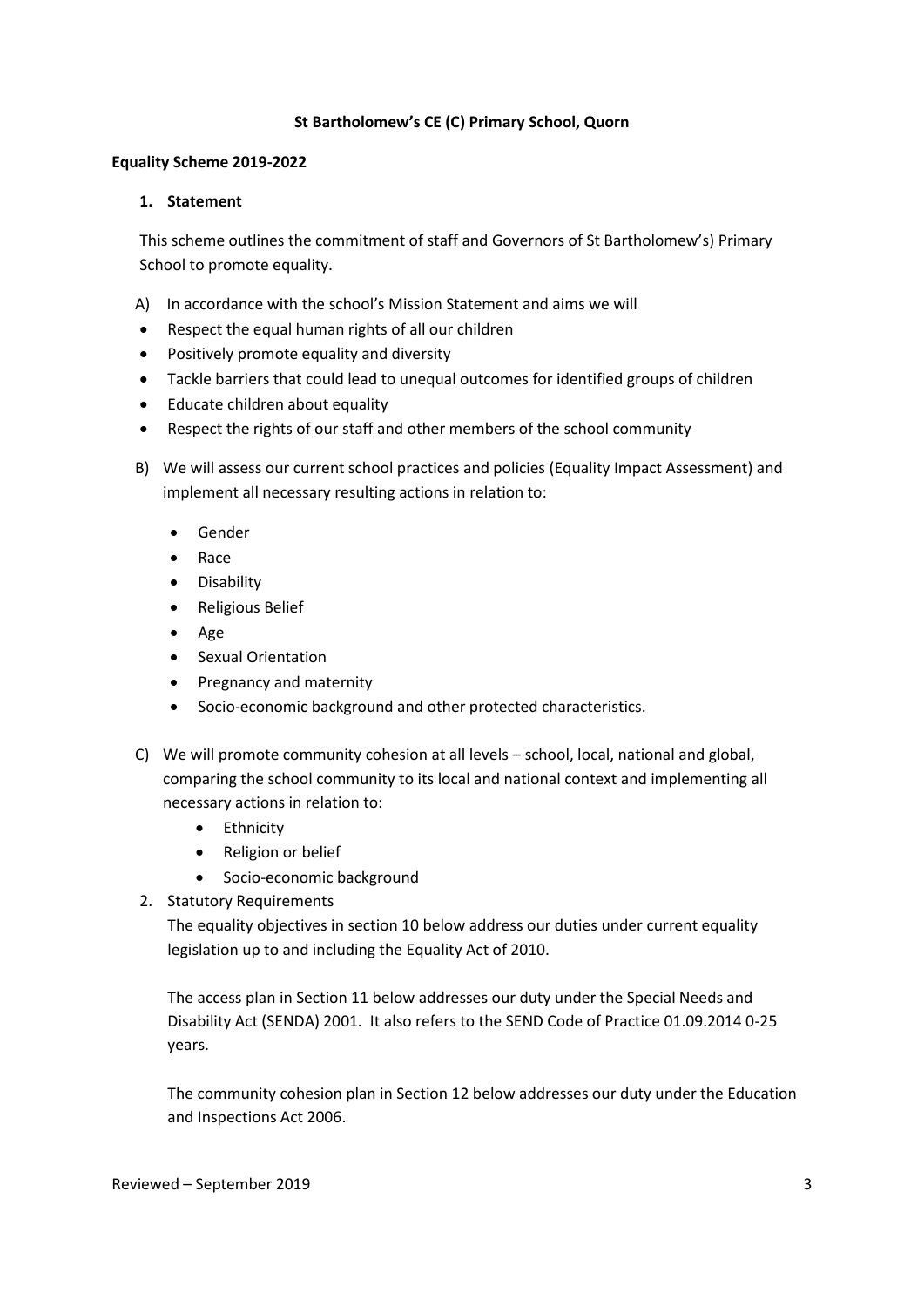#### **3. Community cohesion: a shared contextual statement**

The following statement outlines both the data and current issues relating to ethnicity, religion/belief and socio-economic factors of St Bartholomew's Primary School. As an inclusive school we ensure that children are able to access the curriculum, make progress and encourage full participation in activities that are on offer to them.

Ethnicity/culture context of the school (local and national)

St Bartholomew's School serves a large village community and has below average numbers of children with a heritage/background other than white British. A very small minority of children learn English as an additional language. The school is growing in size, due to the number of new houses being built within the catchment area.

Religion/belief context of the school (local and national)

The School is a Voluntary Controlled School with strong links to the local churches and Christian organisations. There are excellent links to the local Church of St Bartholomew's in the village and the children visit regularly for both services and RE enrichment. There are also good links with Quorn Baptist Church. Children are encouraged to learn about World Religions during RE and other cross curricular activities, World Festivals. Assemblies are predominately Christian and there is a daily act of worship. Children are encouraged to talk about their own and other faiths, they visit other places of worship such as the Mosque and Synagogue as part of their curriculum work.

Socio-economic context of the school (local and national)

The deprivation indicators of the school are below the national average. The school has a lower than average number of children on free school meals.

Current issues affecting cohesion at school, local and national level

Racist incidents at school are very rare indeed and children usually mix very well. The school initiates opportunities for children to meet members of other cultures and faiths such as the multi-faith day. The teaching and support staff are fully up to date with the Government's Prevent Strategy and the use of Channel.

#### **4. Responsibilities**

The Chair of Governors takes the lead but all Governors are responsible for:

- Drawing up, publishing and implementing the school's equality objectives
- Making sure that the school complies with the relevant equality legislation
- Making sure that the Equality Scheme and its procedures are followed
- Monitoring progress towards the equality objectives and reporting annually

#### **The Head teacher is responsible for:**

- Making sure that steps are taken to address the school's stated equality objectives
- Making sure that the equality, access and community cohesion plans are available and that all stakeholders know about them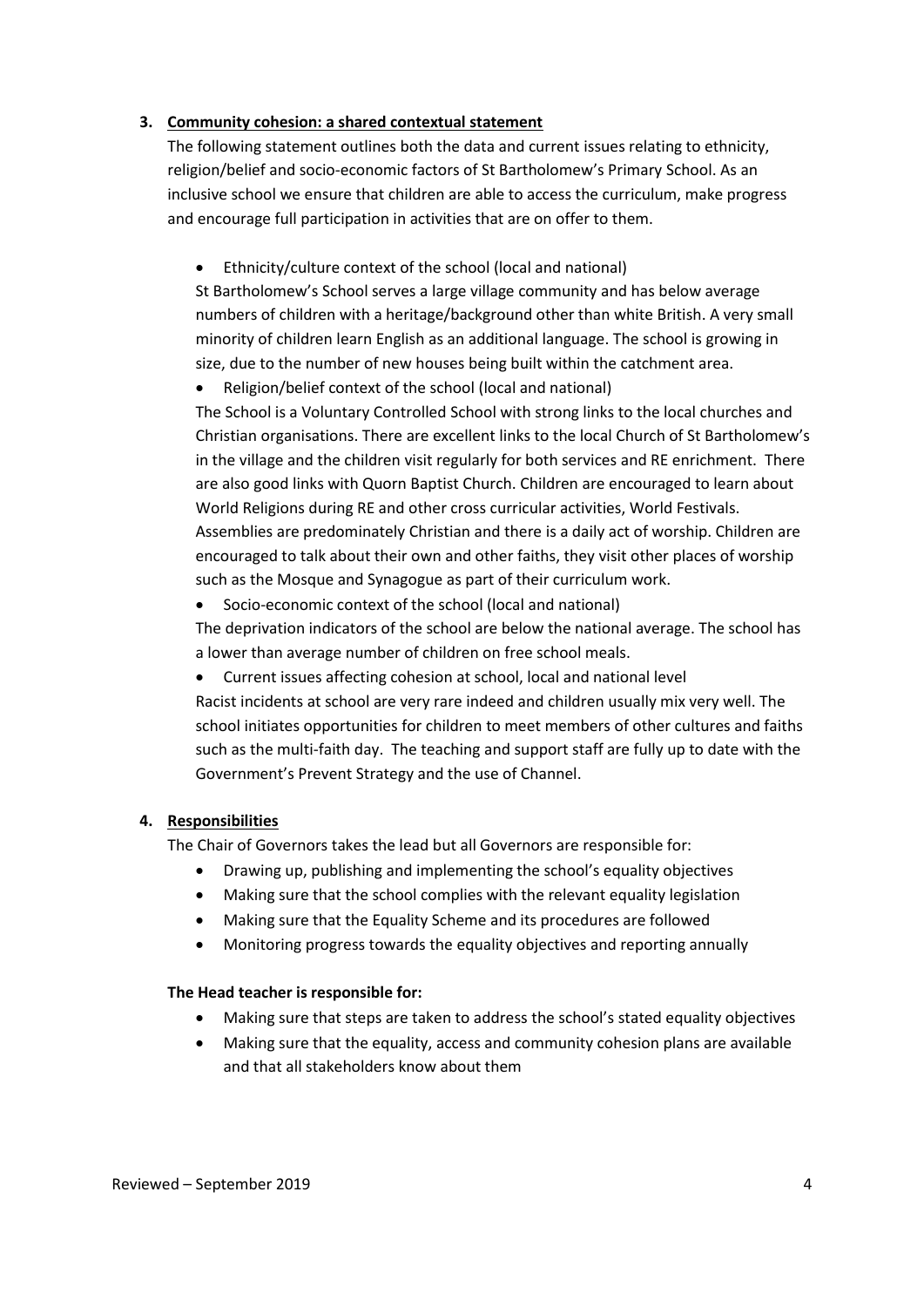- Producing regular information for staff and governors about the plans and how they are working, through for example, the head teacher's report to Governors at meetings.
- Making sure all staff know their responsibilities and receive information and support in carrying these out- for example in the staff handbook and on the VLE
- Taking appropriate action in cases of harassment and discrimination, including prejudice-related incidents
- Anticipating and enabling reasonable adjustments to be made, in relation to disability, in regard to children, staff, parents and carers and visitors to school. **All Staff** are responsible for
	- Promoting equality and community cohesion in their work
	- Avoiding unlawful discrimination against anyone
	- Fostering good relations between groups
	- Dealing with prejudice-related incidents
	- Being able to tackle bias and stereotyping
	- Accessing training and learning opportunities, all training is recorded

The head teacher is responsible overall for:

• Investigating reports of prejudice-related incidents

**Visitors and contractors**, are responsible for

• Following relevant school policy

# **5. Staff Development**

The Staff Development Policy outlines our process for training and development in relation to equality and cohesion, in terms of professional responsibilities as well as statutory requirements.

# **6. Publication and Review**

Although it is no longer statutory to publish this an Equality scheme the school governors continue to do so.

The scheme will be kept under regular review for three years as part of the ongoing policy review plan.

# **7. How we report on progress and impact**

A report on progress with the actions listed below will be published by the governors on the school's website every 3 years (see below section 10 page 7).

# **8. How we conduct equality impact assessment**

The following have been monitored for potential impact on school practice during the previous three years:

- Ethnicity
- Religion or belief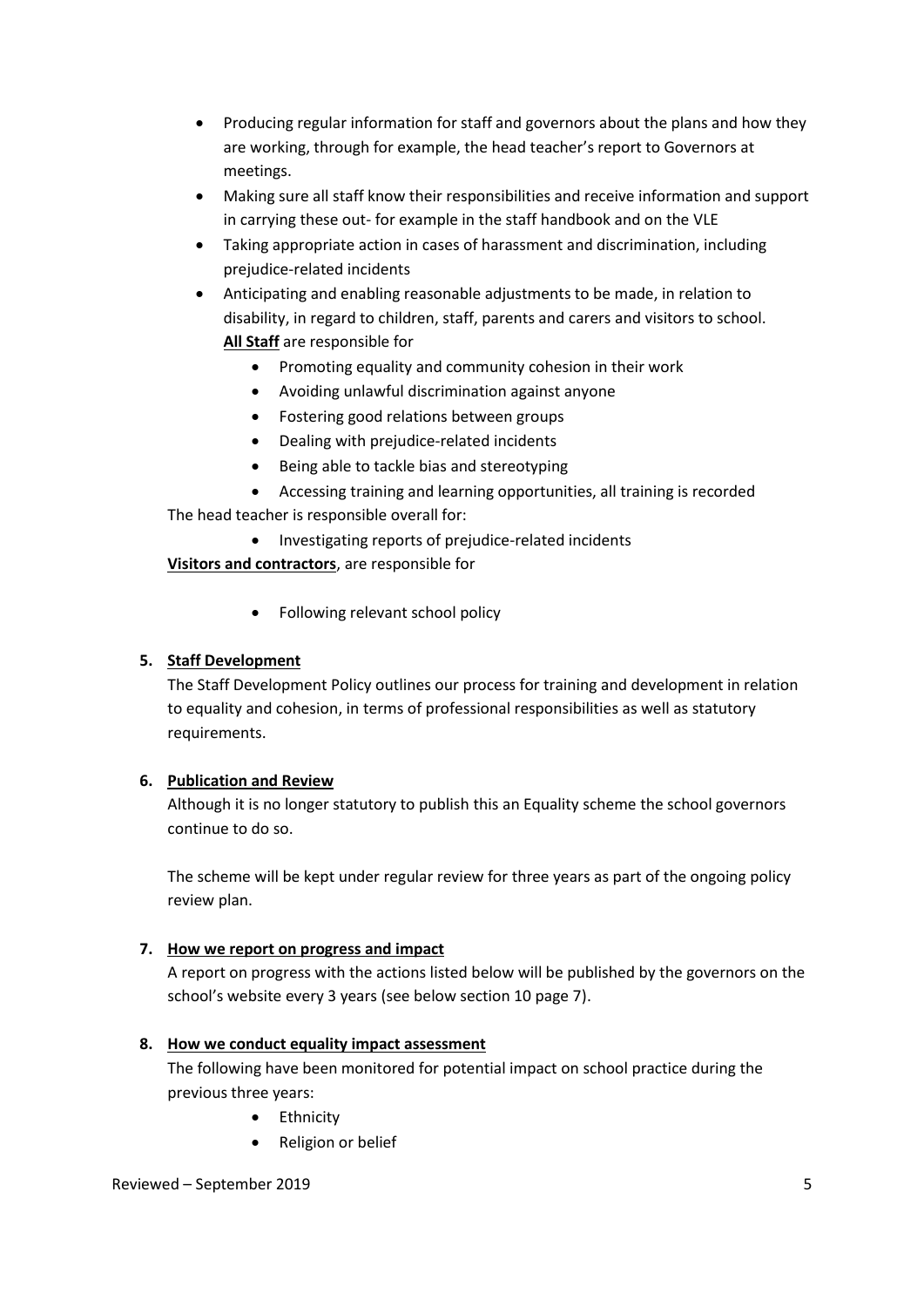- Socio-economic background
- Gender and gender identity
- Disability
- Sexual orientation
- Age

Equality objectives identified by this process have been included in the next three-year plan in Section 10 below or in the School Improvement Plan as appropriate.

Evidence of this process and progress is reported to the Governing Body.

- Racist incidents are also reported to the Local Authority
- Children with Special Needs/ and disabilities are monitored and their progress is reported to their parents through the small steps progress sheets and procedure. The Governing Body is given an overview of their needs and progress
- We track pupil progress by age, gender, ethnicity, socio-economic background and English as a second language
- Incidents of homophobia are recorded and monitored
- Incidents regarding adult behaviour are reported to the local authority in line with the relevant procedures eg racist incidents, aggressive behaviour and staff conduct.

# **9. How we choose our equality objectives**

Our equality objective-setting process has involved gathering evidence as follows:

- i. From the equality impact assessments listed in section 8 above
- ii. From the following data
	- Pupil tracking using Angela Kirk tracking system for maths, reading, writing. The school's own tracker for RE and Science, teacher's mark books
	- Pupil assessments
	- Reports of incidents
	- Multi agency reports
	- Inclusion in school activities/clubs/visits
	- Certificates/ rewards/stickers
	- Exclusion reports
	- IDSR / Inspection Dashboard/ Liaise/ Perspective Lite
	- Fischer Family Trust/ PAG data
	- Child Protection, Looked After Children information
- iii. And by involving relevant people in consultation
	- Parental questionnaires, consultations and review meetings
	- Pupil attitude Survey, Circle time, PSHE, School Council and Philosophy Club feedback
	- Outside agencies with a professional interest in individuals or groups such as the school nurse, Parent Support Workers, SALT, CAMHS, Educational Psychologist, Occupational Therapist and medical professionals.
	- Staff, Governing Body, Local Education Authority
	- Police, local Church, Diocese.

The evidence was then analysed in order to choose objectives that will:

#### Reviewed – September 2019 6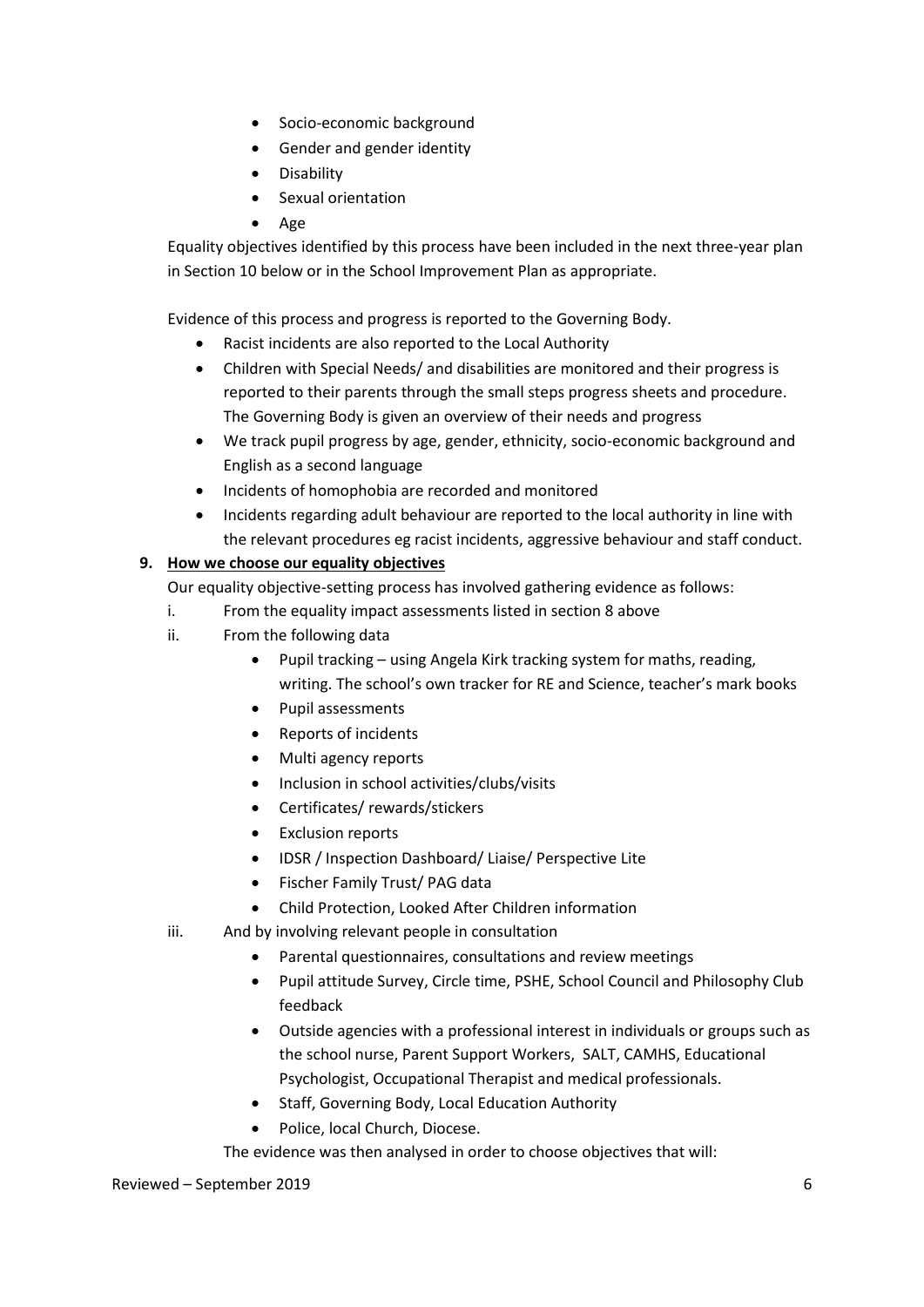- i. Promote equality of opportunity for members of identified groups
- ii. Eliminate unlawful discrimination, harassment and victimisation and
- iii. Foster good relations between different groups in terms of
	- Ethnicity
	- Religion or belief
	- Socio-economic background
	- Gender and gender identity
	- Disability
	- Sexual orientation
	- Age
	- And other protected characteristics.

# **10. Three year equality objectives 2019-2022**

(To be kept under regular review)

#### **Equality Objectives (outcome focused)**

To promote cultural development and understanding through a rich range of experiences both in and beyond the school, using resources from external sources where appropriate.

To tackle underachievement in Key Stage 2 in writing especially boys – white working class boys

To ensure equality of opportunities for all pupils, in particular those pupils who are in receipt of Pupil Premium money

# **11. Three year access plan 2019-22**

This can relate closely to the disability elements of the equality objectives in Section 10 above.

#### **Access Plan- objectives**

Ensure that children with disabilities are fully catered for throughout school and their care needs are met.

To assess any pupil/adult's needs requiring adjustments / special access to the building as they enter school.

To monitor any differences in attainment between different groups of children in core subjects and to intervene with intervention programmes/ individual help where appropriate.

# **12. Three year cohesion plan 2019-2022**

The choice of appropriate actions to promote cohesion and British values is based on the needs identified in the contextual statement in Section 3 above, relating to ethnicity, religion or belief and socio-economic background.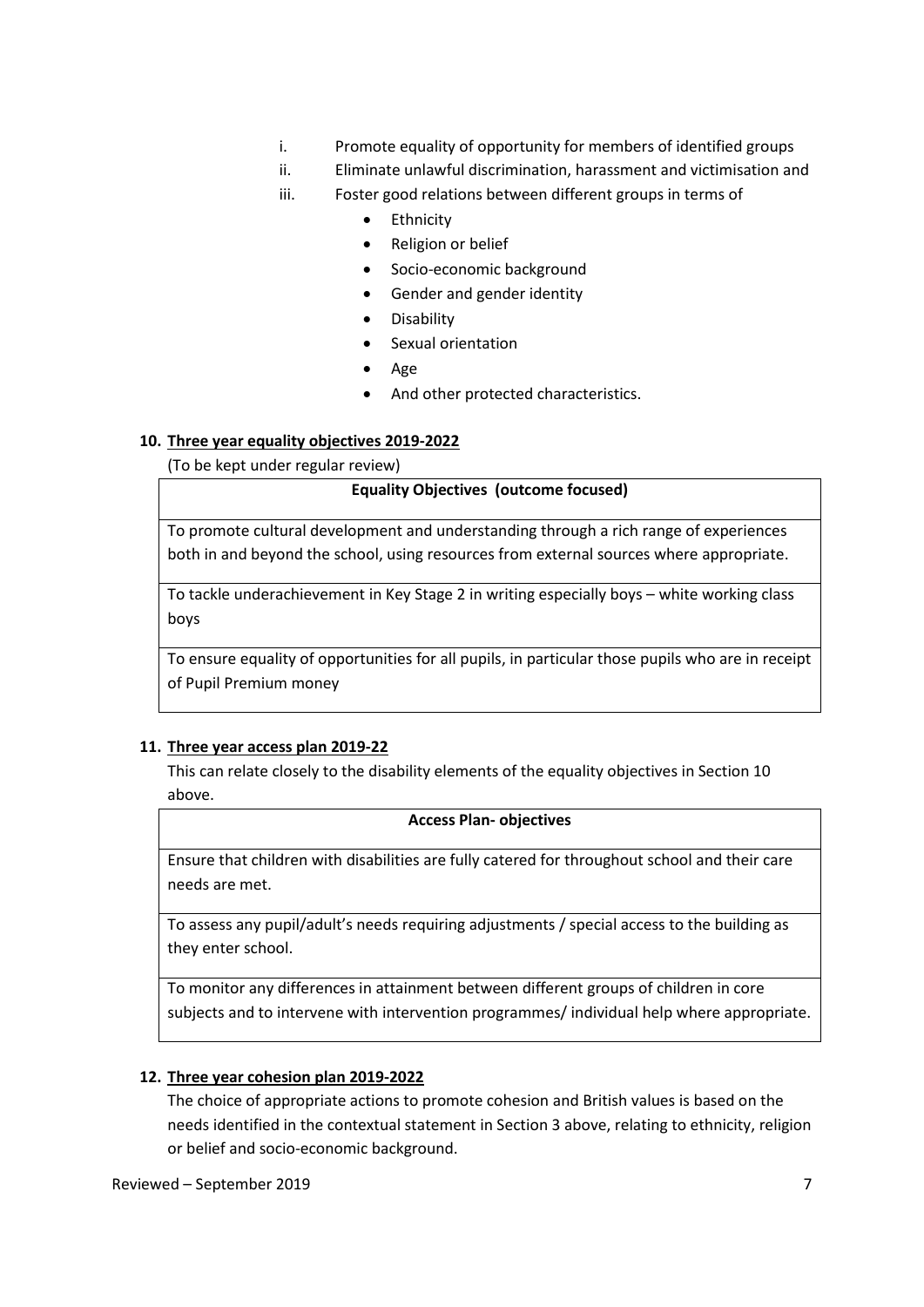For this purpose, the four geographical dimensions of "community" are as follows:

- The school community
- Local communities
- Communities across the UK
- The global dimension

|                               | Actions - outcome focused                                                                                                                                                                                       |
|-------------------------------|-----------------------------------------------------------------------------------------------------------------------------------------------------------------------------------------------------------------|
| <b>Teaching, learning and</b> | The school community                                                                                                                                                                                            |
| the curriculum                | PSHE resources to be used                                                                                                                                                                                       |
|                               | Circle Time                                                                                                                                                                                                     |
|                               | Use of Golden Time                                                                                                                                                                                              |
|                               | <b>School Council</b>                                                                                                                                                                                           |
|                               | Mini-Fosba                                                                                                                                                                                                      |
|                               | Philosophy Club look at global and moral issues                                                                                                                                                                 |
|                               | Trained Listener from the church                                                                                                                                                                                |
|                               | <b>School Sports Organising Committee-SSOCs</b>                                                                                                                                                                 |
|                               | <b>Local communities</b>                                                                                                                                                                                        |
|                               | Trips to the Parish Church and other local places of worship,<br>including trips to Leicester- Cathedral, Gudwara, Jain Temple,<br>Mosque, Synagogue. Links with the Baptist Church and Bible<br>Summer School. |
|                               | Inviting local artists, sports people, musicians, poets and writers                                                                                                                                             |
|                               | Local tournaments                                                                                                                                                                                               |
|                               | Football club, cricket, cross country running and rugby club links                                                                                                                                              |
|                               | Links with other local schools                                                                                                                                                                                  |
|                               | Trips to and visits by the Senior Citizen's Home and Playgroups<br>from the village.                                                                                                                            |
|                               | Visits to and from the librarians                                                                                                                                                                               |
|                               | Curriculum work on immigration and migration                                                                                                                                                                    |
|                               | Involvement with local Police, Fire Brigade                                                                                                                                                                     |